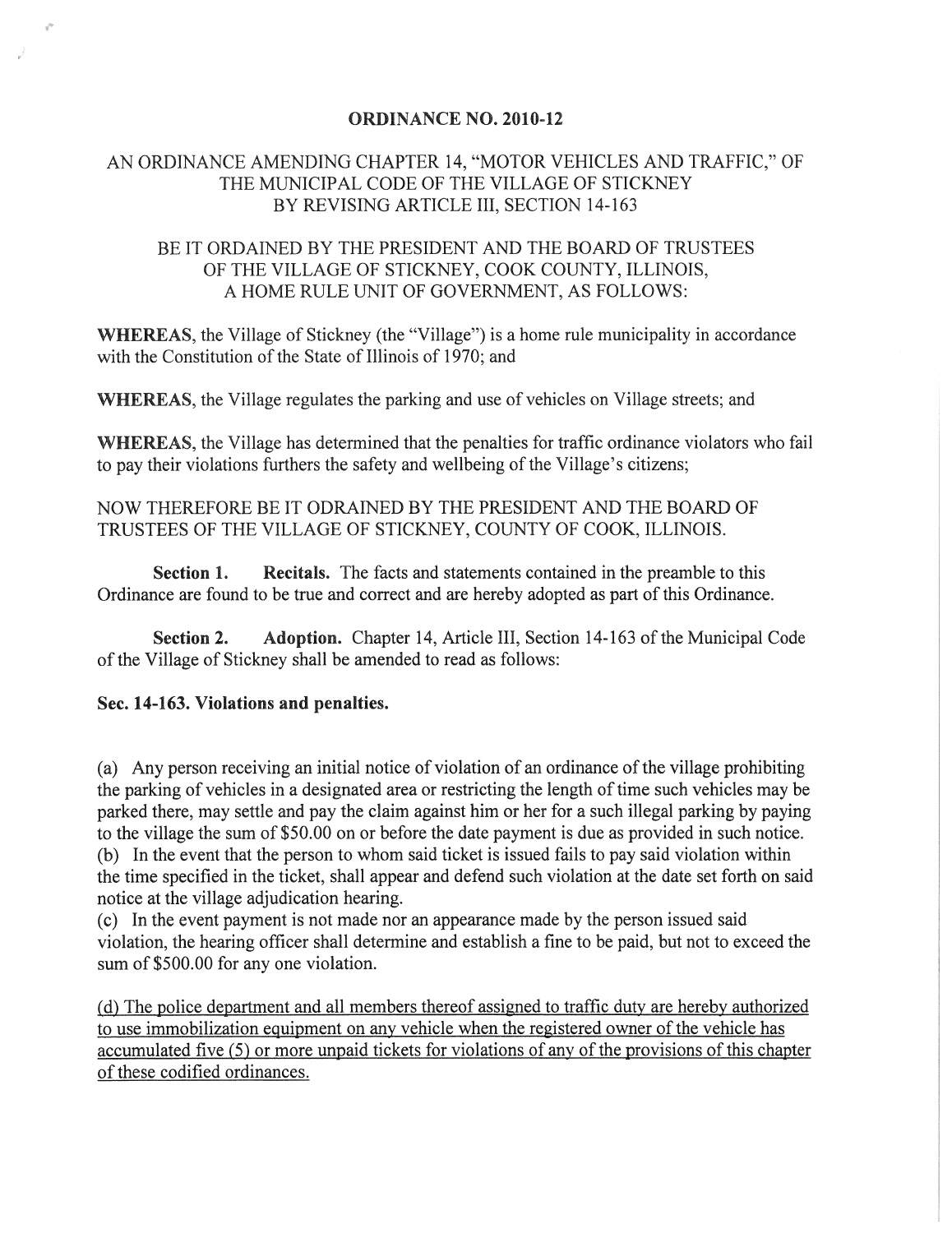$-\left(\frac{d}{e}\right)$  (e) Appeal from any judgment entered by the administrative hearing officer shall be in accordance with the applicable ordinances of the Village of Stickney and the Illinois Complied Statutes.

Section 3. Home Rule. This ordinance is enacted under the Home Rule powers of the Village as set forth in the Constitution and laws of the State of Illinois.

Section 4. Effective Date. This Ordinance shall be in full force and effect after its passage, approval and publication in the manner provided by law.

Section 5. Conflicts. This Ordinance supersedes all ordinances or parts of ordinances directly conflicting with the terms and provisions contained herein, but only to the extent of such conflict.

Section 6. Severability. If any section, subsection, sentence, clause, phrase or portion of this Ordinance is for any reason held invalid or unconstitutional by any court of competent jurisdiction, such portion shall be deemed a separate, distinct, and independent provision and such holding shall not affect the validity of the remaining portions hereof.

Section 7. Certification and Publication. The Village Clerk of the Village of Stickney shall certify to the adoption of this Ordinance and cause the same to be published in pamphlet form.

PASSED AND APPROVED at a regular meeting of the President and the Board of Trustees of the Village of Stickney, Illinois, this  $4th$  day of May , 2010.

| AYES: |                                                           |  |
|-------|-----------------------------------------------------------|--|
|       | Trustees Lazansky, Mares, Morelli, Schimel, Walik, Zeedyk |  |
|       |                                                           |  |

NAYS: \_\_\_\_\_\_\_\_\_\_\_\_\_\_\_\_\_\_\_\_\_\_\_\_\_\_\_\_\_\_\_\_\_\_\_\_\_\_\_\_\_\_\_\_\_\_\_\_\_\_ \_\_

ABSENT:

"

ABSTAIN: